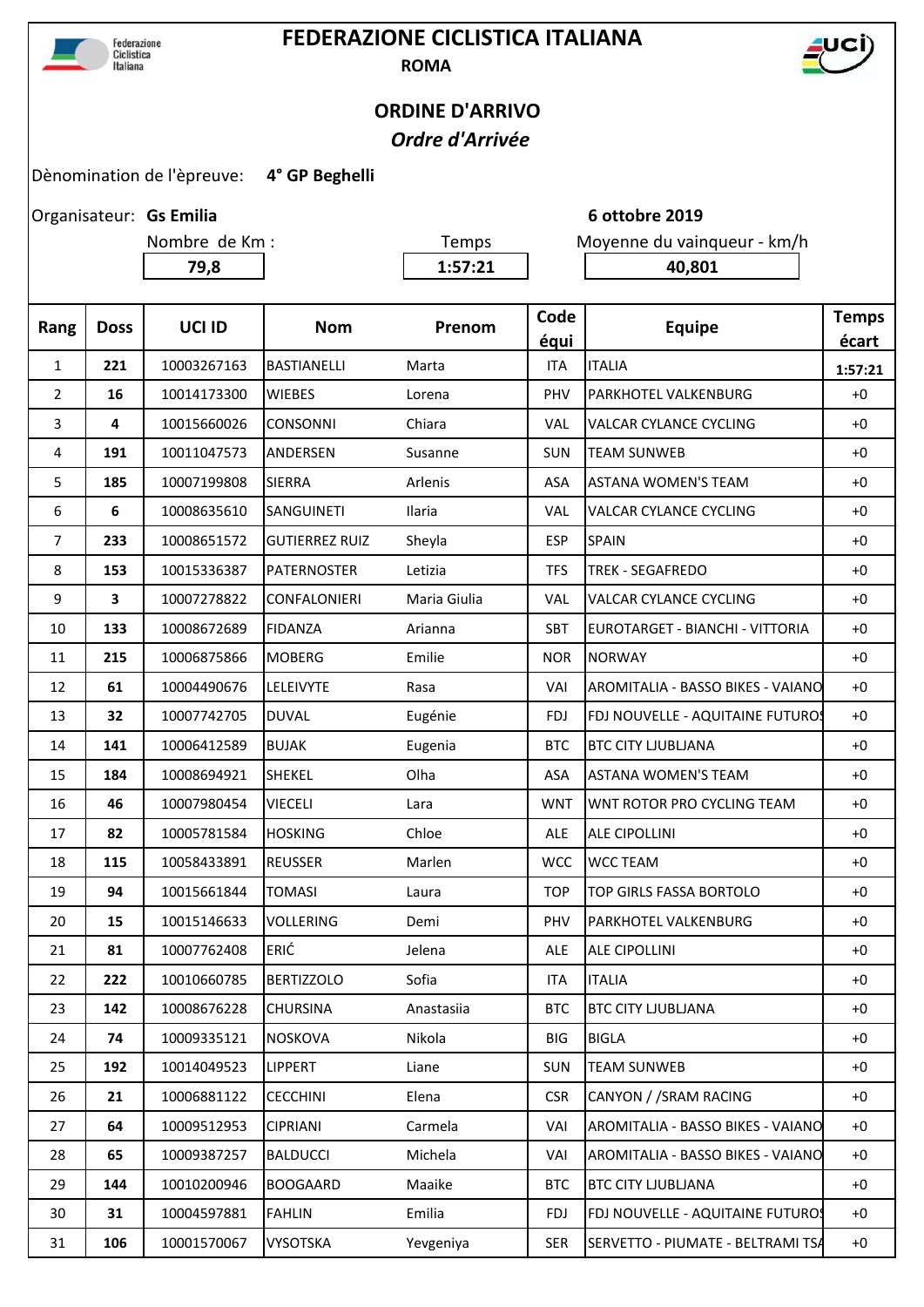| 32 | 111          | 10078996780 | CAMPBELL                        | Teniel          | <b>WCC</b> | <b>WCC TEAM</b>                   | $+0$ |
|----|--------------|-------------|---------------------------------|-----------------|------------|-----------------------------------|------|
| 33 | 72           | 10045936958 | <b>CHABBEY</b>                  | Elise           | <b>BIG</b> | <b>BIGLA</b>                      | $+0$ |
| 34 | 231          | 10039854755 | <b>GARCIA CANELLAS</b>          | Margarita       | <b>ESP</b> | <b>SPAIN</b>                      | $+0$ |
| 35 | 155          | 10006326202 | <b>LEPISTÖ</b>                  | Lotta Pauliina  | <b>TFS</b> | <b>TREK - SEGAFREDO</b>           | $+0$ |
| 36 | 45           | 10006489684 | SANTESTEBAN GONZA Ane           |                 | <b>WNT</b> | WNT ROTOR PRO CYCLING TEAM        | $+0$ |
| 37 | 156          | 10010960071 | <b>VAN TWISK</b>                | Abigail         | <b>TFS</b> | <b>TREK - SEGAFREDO</b>           | $+0$ |
| 38 | 176          | 10013443069 | <b>VAN NECK</b>                 | Melissa         | <b>BPK</b> | <b>BEPINK</b>                     | $+0$ |
| 39 | 71           | 10018611755 | <b>BANKS</b>                    | Elizabeth       | <b>BIG</b> | <b>BIGLA</b>                      | $+0$ |
| 40 | 252          | 10030013400 | <b>COSENTINO</b>                | Caris           | <b>BTW</b> | <b>BORN TO WIN</b>                | $+0$ |
| 41 | 66           | 10014819964 | <b>BORGHESI</b>                 | Letizia         | VAI        | AROMITALIA - BASSO BIKES - VAIANO | $+0$ |
| 42 | 195          | 10015331236 | <b>KOCH</b>                     | Franziska       | <b>SUN</b> | <b>TEAM SUNWEB</b>                | $+0$ |
| 43 | 235          | 10006886172 | RODRIGUEZ SANCHEZ Gloria        |                 | <b>ESP</b> | <b>SPAIN</b>                      | $+0$ |
| 44 | 55           | 10015390446 | <b>GOROSTIZA ULLOA</b>          | Aroa            | <b>BDU</b> | <b>BIZKAIA - DURANGO</b>          | $+0$ |
| 45 | 102          | 10007900632 | <b>DOBRYNINA</b>                | Kseniia         | <b>SER</b> | SERVETTO - PIUMATE - BELTRAMI TSA | $+0$ |
| 46 | 33           | 10009877008 | <b>GROSSETETE</b>               | Maëlle          | <b>FDJ</b> | FDJ NOUVELLE - AQUITAINE FUTUROS  | $+0$ |
| 47 | 73           | 10021707267 | <b>FISCHER BLACK</b>            | Niamh           | <b>BIG</b> | <b>BIGLA</b>                      | $+0$ |
| 48 | 113          | 10014878366 | <b>GEBRU</b>                    | Eyeru Tesfoam   | <b>WCC</b> | <b>WCC TEAM</b>                   | $+0$ |
| 49 | 135          | 10014963040 | <b>SILVESTRI</b>                | Debora          | <b>SBT</b> | EUROTARGET - BIANCHI - VITTORIA   | $+0$ |
| 50 | 84           | 10007589323 | PEÑUELA MARTINEZ Diana Carolina |                 | <b>ALE</b> | <b>ALE CIPOLLINI</b>              | $+0$ |
| 51 | 211          | 10015360134 | <b>AALERUD</b>                  | Katrine         | <b>NOR</b> | <b>NORWAY</b>                     | $+0$ |
| 52 | 225          | 10005886365 | <b>GUARISCHI</b>                | Barbara         | <b>ITA</b> | <b>ITALIA</b>                     | $+0$ |
| 53 | 171          | 10002741545 | <b>GUDERZO</b>                  | Tatiana         | <b>BPK</b> | <b>BEPINK</b>                     | $+0$ |
| 54 | 36           | 10023490552 | WIEL                            | Jade            | <b>FDJ</b> | FDJ NOUVELLE - AQUITAINE FUTUROS  | $+0$ |
| 55 | 136          | 10009781220 | <b>ROSSATO</b>                  | <b>Beatrice</b> | SBT        | EUROTARGET - BIANCHI - VITTORIA   | $+0$ |
| 56 | 35           | 10010941277 | <b>MUZIC</b>                    | Evita           | <b>FDJ</b> | FDJ NOUVELLE - AQUITAINE FUTUROS  | $+0$ |
| 57 | 54           | 10013958482 | <b>GRINCZER</b>                 | Natalie         | <b>BDU</b> | <b>BIZKAIA - DURANGO</b>          | $+0$ |
| 58 | $\mathbf{2}$ | 10011143260 | CAVALLI                         | Marta           | <b>VAL</b> | <b>VALCAR CYLANCE CYCLING</b>     | $+0$ |
| 59 | 143          | 10048407024 | <b>BRAVEC</b>                   | Urska           | <b>BTC</b> | <b>BTC CITY LJUBLJANA</b>         | $+0$ |
| 60 | 162          | 10014629705 | NOVOLODSKAYA                    | Maria           | <b>CGS</b> | COGEAS METTLER LOOK PRO CYCLING   | $+0$ |
| 61 | 114          | 10014585649 | KOLESAVA                        | Anastasiya      | <b>WCC</b> | <b>WCC TEAM</b>                   | $+0$ |
| 62 | 44           | 10048328010 | MAGNALDI                        | Erica           | <b>WNT</b> | WNT ROTOR PRO CYCLING TEAM        | $+0$ |
| 63 | 193          | 10008684312 | <b>MACKAIJ</b>                  | Floortje        | <b>SUN</b> | <b>TEAM SUNWEB</b>                | $+0$ |
| 64 | 11           | 10014185020 | <b>BUIJSMAN</b>                 | Nina            | PHV        | PARKHOTEL VALKENBURG              | $+0$ |
| 65 | 234          | 10042147793 | <b>MERINO CORTAZAR</b>          | Eider           | <b>ESP</b> | <b>SPAIN</b>                      | $+0$ |
| 66 | 181          | 10013350315 | MORENO CANCHON Blanca Liliana   |                 | ASA        | <b>ASTANA WOMEN'S TEAM</b>        | $+0$ |
| 67 | 212          | 10008683403 | <b>LORVIK</b>                   | Ingrid          | <b>NOR</b> | <b>NORWAY</b>                     | $+0$ |
| 68 | 42           | 10015704381 | <b>ASENCIO</b>                  | Laura           | <b>WNT</b> | WNT ROTOR PRO CYCLING TEAM        | $+0$ |
| 69 | 24           | 10005492002 | AMIALIUSIK                      | Alena           | <b>CSR</b> | CANYON / /SRAM RACING             | $+0$ |
| 70 | 214          | 10007874057 | <b>HEINE</b>                    | Vita            | <b>NOR</b> | <b>NORWAY</b>                     | $+0$ |
| 71 | 92           | 10014963848 | <b>MARTURANO</b>                | Greta           | <b>TOP</b> | TOP GIRLS FASSA BORTOLO           | $+0$ |
| 72 | 256          | 10015659521 | <b>SESSI</b>                    | Arianna         | <b>BTW</b> | <b>BORN TO WIN</b>                | $+0$ |
| 73 | 146          | 10009892869 | ŽIGART                          | Urška           | <b>BTC</b> | <b>BTC CITY LJUBLJANA</b>         | $+0$ |
| 74 | 83           | 10007524453 | <b>PALADIN</b>                  | Soraya          | ALE        | <b>ALE CIPOLLINI</b>              | $+0$ |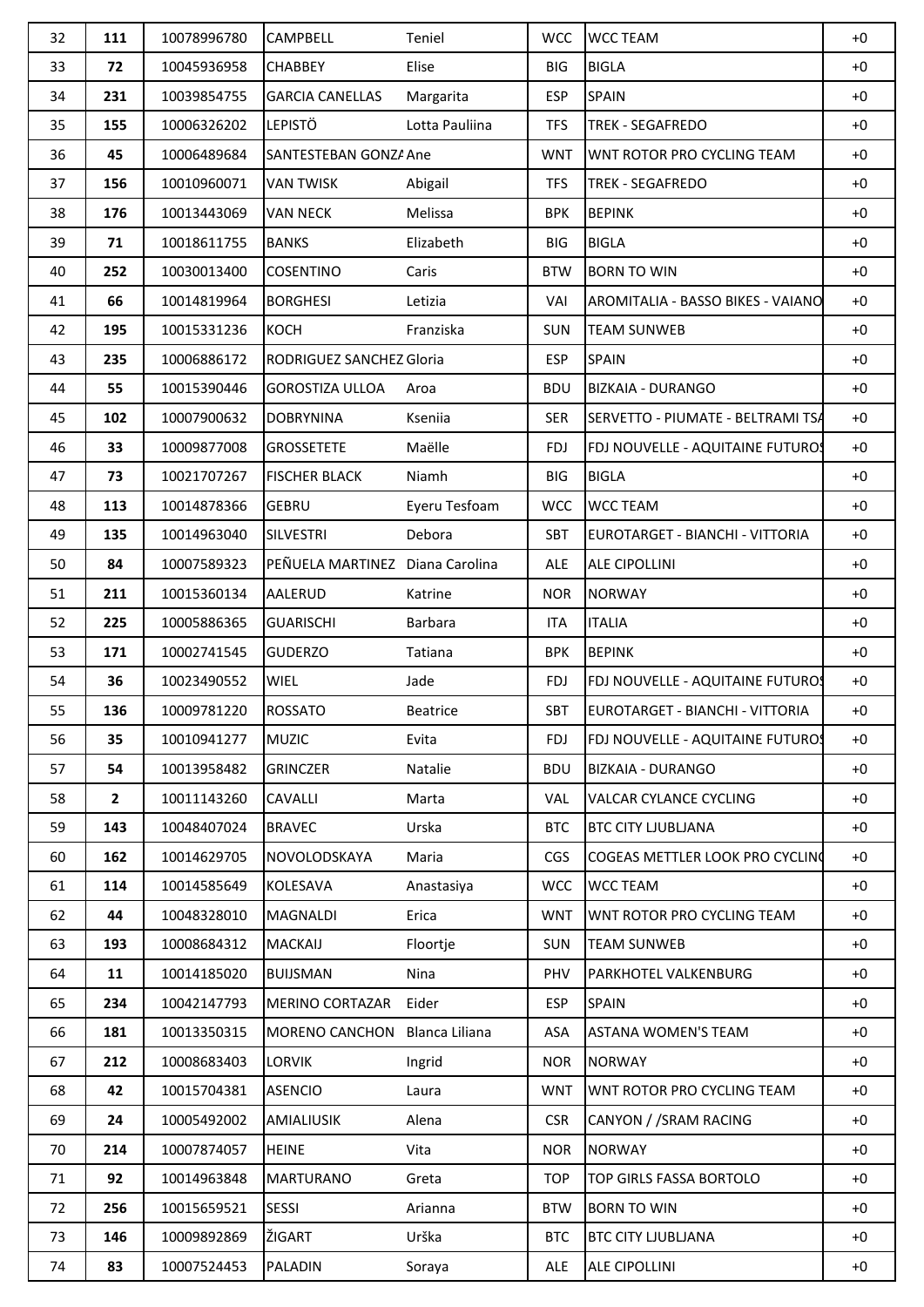| 75         | 164 | 10002663541 | <b>PITEL</b>              | Edwige         | <b>CGS</b> | COGEAS METTLER LOOK PRO CYCLING  | $+0$    |
|------------|-----|-------------|---------------------------|----------------|------------|----------------------------------|---------|
| 76         | 132 | 10010970983 | <b>GASPARINI</b>          | Alice          | <b>SBT</b> | EUROTARGET - BIANCHI - VITTORIA  | $+0$    |
| 77         | 145 | 10007524352 | RATTO                     | Rossella       | <b>BTC</b> | <b>BTC CITY LJUBLJANA</b>        | $+0$    |
| 78         | 116 | 10078995467 | YAPURA                    | Fernanda       | <b>WCC</b> | <b>WCC TEAM</b>                  | $+0$    |
| 79         | 172 | 10014964858 | CANVELLI                  | Vania          | <b>BPK</b> | <b>BEPINK</b>                    | $+0$    |
| 80         | 201 | 10003270601 | <b>SPRATT</b>             | Amanda         | <b>MTS</b> | <b>MITCHELTON SCOTT</b>          | $+0$    |
| 81         | 173 | 10016095718 | PERINI                    | Chiara         | <b>BPK</b> | <b>BEPINK</b>                    | $+0$    |
| 82         | 22  | 10008130503 | <b>BARNES</b>             | Alice          | <b>CSR</b> | CANYON / /SRAM RACING            | $+0$    |
| 83         | 85  | 10010678771 | QUAGLIOTTO                | Nadia          | ALE        | <b>ALE CIPOLLINI</b>             | $+0$    |
| 84         | 213 | 10010171543 | GASKJENN                  | Ingvild        | <b>NOR</b> | <b>NORWAY</b>                    | $+0$    |
| 85         | 152 | 10007614985 | LONGO BORGHINI            | Elisa          | <b>TFS</b> | <b>TREK - SEGAFREDO</b>          | $+0$    |
| 86         | 154 | 10009723121 | PLICHTA                   | Anna           | <b>TFS</b> | <b>TREK - SEGAFREDO</b>          | $+0$    |
| 87         | 151 | 10005540906 | <b>CORDON RAGOT</b>       | Audrey         | <b>TFS</b> | <b>TREK - SEGAFREDO</b>          | $+0$    |
| 88         | 41  | 10006380762 | <b>HAMMES</b>             | Kathrin        | <b>WNT</b> | WNT ROTOR PRO CYCLING TEAM       | $+0$    |
| 89         | 5   | 10015339118 | <b>GUAZZINI</b>           | Vittoria       | VAL        | <b>VALCAR CYLANCE CYCLING</b>    | $+0$    |
| 90         | 202 | 10014838556 | <b>KENNEDY</b>            | Lucy           | <b>MTS</b> | <b>MITCHELTON SCOTT</b>          | $+0$    |
| 91         | 223 | 10030262263 | <b>CATARZI</b>            | Giorgia        | <b>ITA</b> | <b>ITALIA</b>                    | $+2:30$ |
| 92         | 243 | 10030089178 | <b>MASETTI</b>            | Gaia           | <b>RVE</b> | <b>RAPP VENETO</b>               | $+2:30$ |
| 93         | 12  | 10015510078 | <b>RAAIJMAKERS</b>        | Marit          | PHV        | PARKHOTEL VALKENBURG             | $+2:30$ |
| 94         | 34  | 10009902367 | <b>GUILMAN</b>            | Victorie       | <b>FDJ</b> | FDJ NOUVELLE - AQUITAINE FUTUROS | $+2:30$ |
| 95         | 121 | 10008636519 | <b>BORTOLOTTI</b>         | Simona         | <b>CZF</b> | <b>CONCERIA ZABRI - FANINI</b>   | $+2:30$ |
| 96         | 86  | 10009857103 | <b>SWINKELS</b>           | Karlijn        | ALE        | <b>ALE CIPOLLINI</b>             | $+2:30$ |
| 97         | 196 | 10009749894 | <b>LABOUS</b>             | Juliette       | <b>SUN</b> | <b>TEAM SUNWEB</b>               | $+2:30$ |
| 98         | 232 | 10008651168 | <b>OYARBIDE</b>           | Lourdes        | <b>ESP</b> | <b>SPAIN</b>                     | $+2:30$ |
| 99         | 236 | 10009804155 | <b>TERUEL RIBES</b>       | Alba           | <b>ESP</b> | <b>SPAIN</b>                     | $+2:30$ |
| 100        | 241 | 10028969941 | <b>ALESSIO</b>            | Camilla        | <b>ITA</b> | <b>RAPP VENETO</b>               | $+2:30$ |
| 101        | 255 | 10015495631 | <b>PISCIALI</b>           | Francesca      | <b>BTW</b> | <b>BORN TO WIN</b>               | $+2:30$ |
| 102        | 23  | 10007348237 | <b>BARNES</b>             | Hannah         | <b>CSR</b> | CANYON / /SRAM RACING            | $+2:30$ |
| 103        | 25  | 10054395762 | <b>ERATH</b>              | Tanja          | <b>CSR</b> | CANYON / /SRAM RACING            | $+3:59$ |
| 104        | 174 | 10005497254 | <b>FRAPPORTI</b>          | Simona         | <b>BPK</b> | <b>BEPINK</b>                    | $+4:40$ |
| 105        | 13  | 10016031858 | <b>MARKUS</b>             | Femke          | PHV        | PARKHOTEL VALKENBURG             | $+4:40$ |
| 106        | 203 | 10007227490 | <b>ALLEN</b>              | Jessica        | <b>MTS</b> | MITCHELTON SCOTT                 | $+4:40$ |
| 107        | 183 | 10004658307 | <b>TORRES BELTRAN</b>     | Yeima          | ASA        | <b>ASTANA WOMEN'S TEAM</b>       | $+4:40$ |
| 108        | 194 | 10008648239 | <b>SOEK</b>               | Julia          | <b>SUN</b> | <b>TEAM SUNWEB</b>               | $+4:40$ |
| 109        | 75  | 10009232865 | <b>SPEROTTO</b>           | Maria Vittoria | BIG        | <b>BIGLA</b>                     | $+4:40$ |
| 110        | 134 | 10015662349 | <b>FIDANZA</b>            | Martina        | <b>SBT</b> | EUROTARGET - BIANCHI - VITTORIA  | $+4:40$ |
| 111        | 204 | 10007127258 | <b>TENNIGLO</b>           | Moniek         | <b>MTS</b> | MITCHELTON SCOTT                 | $+4:40$ |
| <b>DNF</b> | 1   | 10010182657 | <b>BALSAMO</b>            | Elisa          | <b>VAL</b> | <b>VALCAR CYLANCE CYCLING</b>    |         |
| <b>DNF</b> | 14  | 10013771758 | <b>VAN VEEN</b>           | Esther         | PHV        | PARKHOTEL VALKENBURG             |         |
| <b>DNF</b> | 26  | 10010790121 | RIFFEL                    | Christa        | <b>CSR</b> | CANYON / /SRAM RACING            |         |
| <b>DNF</b> | 51  | 10011154475 | ALONSO DOMINGUEZ Sandra   |                | <b>BDU</b> | <b>BIZKAIA - DURANGO</b>         |         |
| <b>DNF</b> | 52  | 10015496136 | D'AGOSTIN                 | Nicole         | <b>BDU</b> | <b>BIZKAIA - DURANGO</b>         |         |
| <b>DNF</b> | 53  | 10040757158 | GILABERT VILAPLANA Ariana |                | <b>BDU</b> | <b>BIZKAIA - DURANGO</b>         |         |